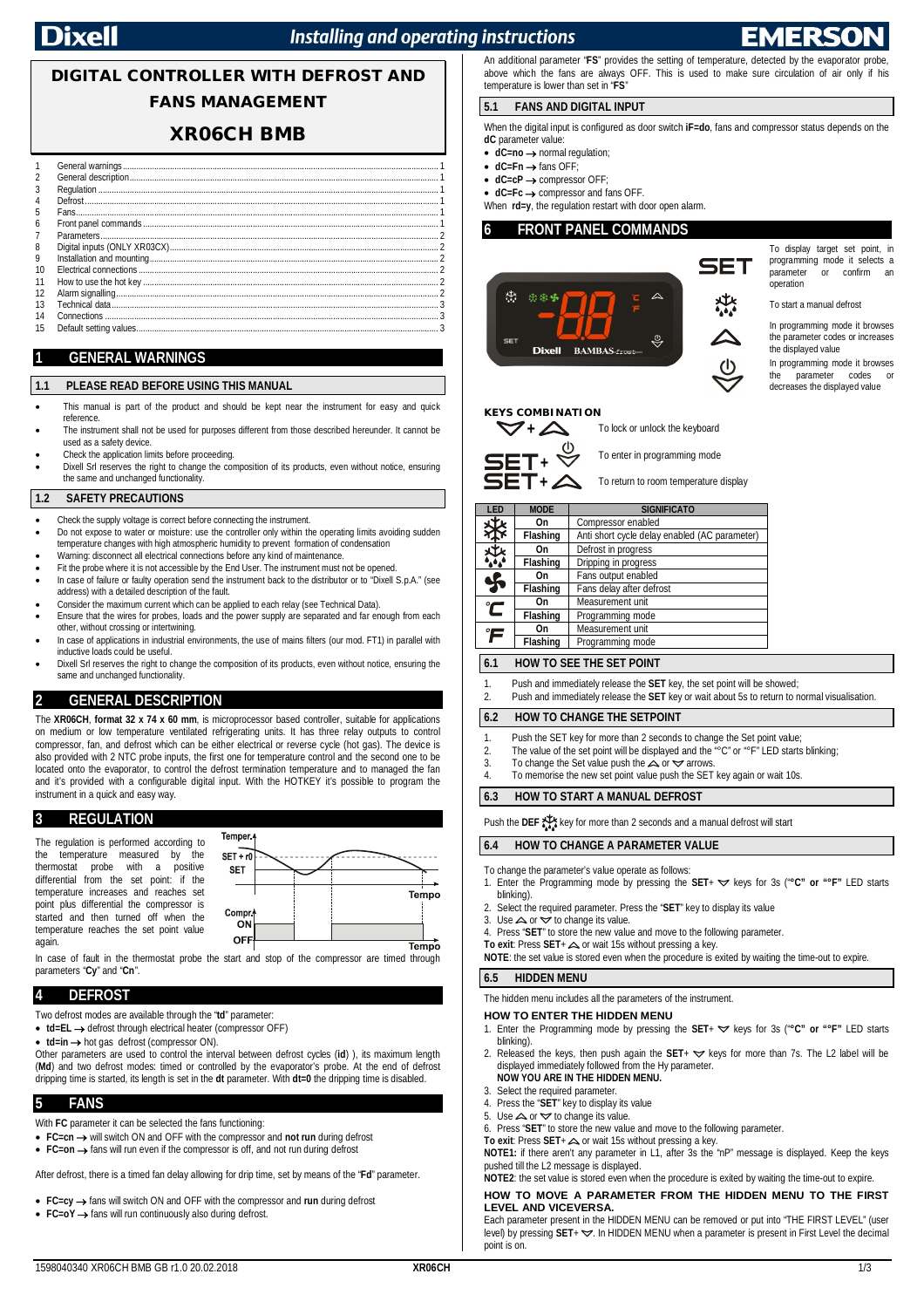## Nixell

## **Installing and operating instructions**

## **6.6 TO LOCK THE KEYBOARD**

Keep pressed for more than 3s the  $\triangle$  and  $\triangledown$  keys. 2. The "**OF**" message will be displayed and the keyboard will be locked. If a key is pressed more than 3s the "OF" message will be displayed.

### **6.7 TO UNLOCK THE KEYBOARD**

Keep pressed together for more than 3s the  $\triangle$  and  $\triangledown$  keys till the "on" message will be displayed.

## **7 PARAMETERS**

#### **REGULATION**

- Hy **Differential:**  $(0,1^{\circ}C \div 25^{\circ}C / 1^{\circ}F \div 45^{\circ}F)$  Intervention differential for set point. Compressor Cut IN is SET POINT + differential (Hy). Compressor Cut OUT is when the temperature reaches the set point.
- **LS Minimum SET POINT:** (-55°C÷SET/-67°F÷SET): Sets the minimum value for the set point...<br>**IIS Maximum SET POINT:** (SET<sub>+99</sub>°C/SET+99°F). Set the maximum value for set point.
- **US Maximum SET POINT:**  $(\text{SET} \div 99^{\circ} \text{C}/\text{SET} \div 99^{\circ} \text{F})$ . Set the maximum value for set point.<br> **of First probe calibration:**  $(9.9 \div 9^{\circ} \text{C}/\text{F} \div 17^{\circ} \text{F})$  allows to adjust possible offset
- **First probe calibration:**  $(.9.9 \div 9.9^{\circ} \text{C}$  /  $.17^{\circ} \text{F} \div 17^{\circ} \text{F}$ ) allows to adjust possible offset of the first probe.
- **P2 Evaporator probe presence: n=** not present; **y=** the defrost stops by temperature.
- **oE Second probe calibration:**  $(.9.9 \div 9.9^{\circ} \text{C}$  /  $.17^{\circ} \text{F} \div 17^{\circ} \text{F}$ ) allows to adjust possible offset of the second probe.
- **od Outputs activation delay at start up:** (0÷99min) This function is enabled at the initial start up of the instrument and inhibits any output activation for the period of time set in the parameter.
- **AC Anti-short cycle delay**: (0÷50 min) minimum interval between the compressor stop and the following restart.
- **Cy Compressor ON time with faulty probe:** (0÷99 min) time during which the compressor is active in case of faulty thermostat probe. With Cy=0 compressor is always OFF.
- **Cn Compressor OFF time with faulty probe:** (0÷99 min) time during which the compressor is OFF in case of faulty thermostat probe. With Cn=0 compressor is always active.

### **DISPLAY**

- **CF Measurement unit:** (°C÷°F) **°C** =Celsius; **°F** =Fahrenheit. **WARNING**: When the measurement unit is changed the SET point and the values of the parameters Hy, LS, US, oE, o1, AU, AL have to be checked and modified if necessary.
- **rE Resolution (only for °C):**(dE ÷ in) **dE**= decimal between -9.9 and 9.9°C; **in**= integer<br>**Ld Default display:** (P1 ÷ P2) P1= thermostat probe; P2= evaporator probe. SP=Set point (only
- XR04CX) dy Display delay: (0+15 min.) when the temperature increases, the display is updated of 1 °C/1°F after this time.

#### **DEFROST**

- td Defrost type: (EL in) EL= electrical heater, compressor OFF; in= hot gas, compressor ON;<br>dE Defrost termination temperature: (-55÷50°C / -67÷99°F) if P2=Y it sets the temperature
- measured by the evaporator probe, which causes the end of defrost. **id Interval between defrost cycles:** (0÷99 minutes) Determines the time interval between the beginning of two defrost cycles.
- **Md Maximum length for defrost:** (0÷99 min. with 0 no defrost) when **P2=n**, (not evaporator probe: timed defrost) it sets the defrost duration, when **P2 = y** (defrost end based on temperature) it sets the maximum length for defrost.
- **dd Start defrost delay:** ( 0÷99min) This is useful when different defrost start times are necessary to avoid overloading the plant.
- **dF Display during defrost:** (rt / it / SP / dF) **rt=** real temperature; **it=** start defrost temperature; **SP=** SET-POINT; **dF=** label **dF.**
- **dt Drip time:** (0÷99 min) time interval between reaching defrost termination temperature and the restoring of the control's normal operation. This time allows the evaporator to eliminate water drops that might have formed due to defrost.
- **dP Defrost at power –on:** (y÷n) **y=** at power on defrost starts; **n=** defrost doesn't start at power-on

#### **FANS**

- **FC Fans operating mode:** (cn, on, cY, oY) **cn**= in runs with the compressor, OFF during defrost; **on=** continuous mode, OFF during defrost;; **cY=** runs with the compressor, ON during defrost; **oY=** continuous mode, ON during defrost.
- Fans delay after defrost: (0÷99 min) Interval between end of defrost and evaporator fans start. **Fans stop temperature:**  $(-55 \div 50^{\circ} \text{C}$  /  $-67^{\circ} \text{F} \div 99^{\circ} \text{F})$  setting of temperature, detected by
- evaporator probe, above which fans are always OFF.

#### **ALARMS**

- **AU Maximum temperature alarm:** (AL÷99°C/99°F) when this temperature is reached the alarm is enabled, after the "**Ad**" delay time.
- **AL Minimum temperature alarm:** (-55÷AU°C /-67÷AU°F) when this temperature is reached the alarm is enabled, after the "**Ad**" delay time.
- **Ad Temperature alarm delay:** (0÷99 min) time interval between the detection of an alarm condition and alarm signalling.
- **dA Exclusion of temperature alarm at startup:** (0÷99 min) time interval between the detection of the temperature alarm condition after instrument power on and alarm signalling.

### **DIGITAL INPUT**

- **iP Digital input polarity:** (oP ÷ cL) **oP**= activated by closing the contact; **cL**= activated by opening the contact;
- **iF Digital input configuration:** (EA/bA/do/dF/Au/Hc) **EA=** external alarm: "EA" message is displayed; **bA**= serious alarm "CA" message is displayed; **do**= door switch function; **dF**= defrost activation; **Au** =not used; **Hc=** inversion of the kind of action;
- **di Digital input delay:** (0÷99 min) with **iF=EA** or **bA** delay between the detection of the external alarm condition and its signalling. . With **iF=do** it represents the delay to activate the door open alarm.
- **dC Compressor and fan status when open door**: (no/Fn/cP/Fc): **no**= normal; **Fn** = Fans OFF; **cP** =Compressor OFF; **Fc** = Compressor and fans OFF;
- **rd Regulation with door open**: (n÷y) **n** = no regulation if door is opened; **Y**= when di is elapsed regulation restarts even if door open alarm is present;

#### **OTHER**

**d1 Thermostat probe display (read only)**

**Pt Parameter code table Software release** 

## **8 DIGITAL INPUTS (ONLY XR03CX)**

The free voltage digital input is programmable in different configurations by the "**i1F**" parameter.

#### **8.1 DOOR SWITCH (IF=DO)**

It signals the door status and the corresponding relay output status through the "**dC**" parameter: **no** = normal (any change); **Fn** = Fan OFF; **CP** = Compressor OFF; **FC** = Compressor and fan OFF. Since the door is opened, after the delay time set through parameter "**di**", the door alarm is enabled, the display shows the message "**dA**" and **the regulation restarts if rd = y.** The alarm stops as soon as the external digital input is disabled again. With the door open, the high and low temperature alarms are disabled.

#### **8.2 EXTERNAL ALARM (IF=EA)**

As soon as the digital input is activated the unit will wait for "**di**" time delay before signalling the "**EA**" alarm message. The outputs status don't change. The alarm stops just after the digital input is deactivated.

#### **8.3 SERIOUS ALARM (IF=BA)**

When the digital input is activated, the unit will wait for "**di**" delay before signalling the "**CA**" alarm message. The relay outputs are switched OFF. The alarm will stop as soon as the digital input is deactivated.

#### **8.4 START DEFROST (IF=DF)**

It starts a defrost if there are the right conditions. After the defrost is finished, the normal regulation will restart only if the digital input is disabled otherwise the instrument will wait until the "**Md**" safety time is expired

#### **8.5 INVERSION OF THE KIND OF ACTION: HEATING - COOLING (IF=HC)**

This function allows to invert the regulation of the controller: from cooling to heating and viceversa.

#### **9 INSTALLATION AND MOUNTING**



Instrument **XR06CH** shall be mounted on vertical panel, in a 29x71 mm hole, and fixed using the special bracket supplied. The temperature range allowed for correct operation is  $0+60$  °C. Avoid places subject to strong vibrations, corrosive gases, excessive dirt or humidity. The same recommendations apply to probes. Let air circulate by the cooling holes.

## **10 ELECTRICAL CONNECTIONS**

The instrument is provided with screw terminal block to connect cables with a cross section up to 2,5 mm<sup>2</sup> . Before connecting cables make sure the power supply complies with the instrument's requirements. Separate the probe cables from the power supply cables, from the outputs and the power connections. Do not exceed the maximum current allowed on each relay, in case of heavier loads use a suitable external relay.

#### **10.1 PROBES**

The probes shall be mounted with the bulb upwards to prevent damages due to casual liquid infiltration. It is recommended to place the thermostat probe away from air streams to correctly measure the average room temperature. Place the defrost termination probe among the evaporator fins in the coldest place, where most ice is formed, far from heaters or from the warmest place during defrost, to prevent premature defrost termination.

#### **11 HOW TO USE THE HOT KEY**

#### **11.1 HOW TO PROGRAM THE HOT KEY FROM THE INSTRUMENT (UPLOAD)**

- 1. Program one controller with the front keypad.<br>2. When the controller is ON, insert the "Hot k
- When the controller is ON, insert the "Hot key" and push  $\triangle$  key; the "uP" message appears followed a by flashing "**Ed**"
- 3. Push "**SET**" key and the "**Ed**" will stop flashing.
- 4. Turn OFF the instrument remove the "Hot Key", then turn it ON again.

**NOTE**: the "**Er**" message is displayed for failed programming. In this case push again o key if you want to restart the upload again or remove the "Hot key" to abort the operation.

#### **11.2 HOW TO PROGRAM AN INSTRUMENT USING HOT KEY (DOWNLOAD)**

- 1. Turn OFF the instrument.
- 2. Insert a **programmed "Hot Key" into the 5 PIN receptacle** and then turn the Controller ON. 3. Automatically the parameter list of the "Hot Key" is downloaded into the Controller memory, the
- "**do**" message is blinking followed a by flashing "**Ed**". After 10 seconds the instrument will restart working with the new parameters.
- 5. Remove the "Hot Key"..

**NOTE**: the "**Er**" message is displayed for failed programming. In this case push again o key if you want to restart the upload again or remove the "Hot key" to abort the operation.

#### **12 ALARM SIGNALLING**

| Mess.     | Cause                     | <b>Outputs</b>                             |
|-----------|---------------------------|--------------------------------------------|
| "P1"      | Room probe failure        | Compressor output according to "Cy" e "Cn" |
| "P2"      | Evaporator probe failure  | Defrost end is timed                       |
| "HA"      | Maximum temperature alarm | Outputs unchanged                          |
| "LA"      | Minimum temperature alarm | Outputs unchanged                          |
| $E^*$ EA" | External alarm            | Outputs unchanged                          |
| "CA"      | Serious external alarm    | All outputs OFF                            |
| "dA"      | Door Open                 | Compressor and fans restarts               |